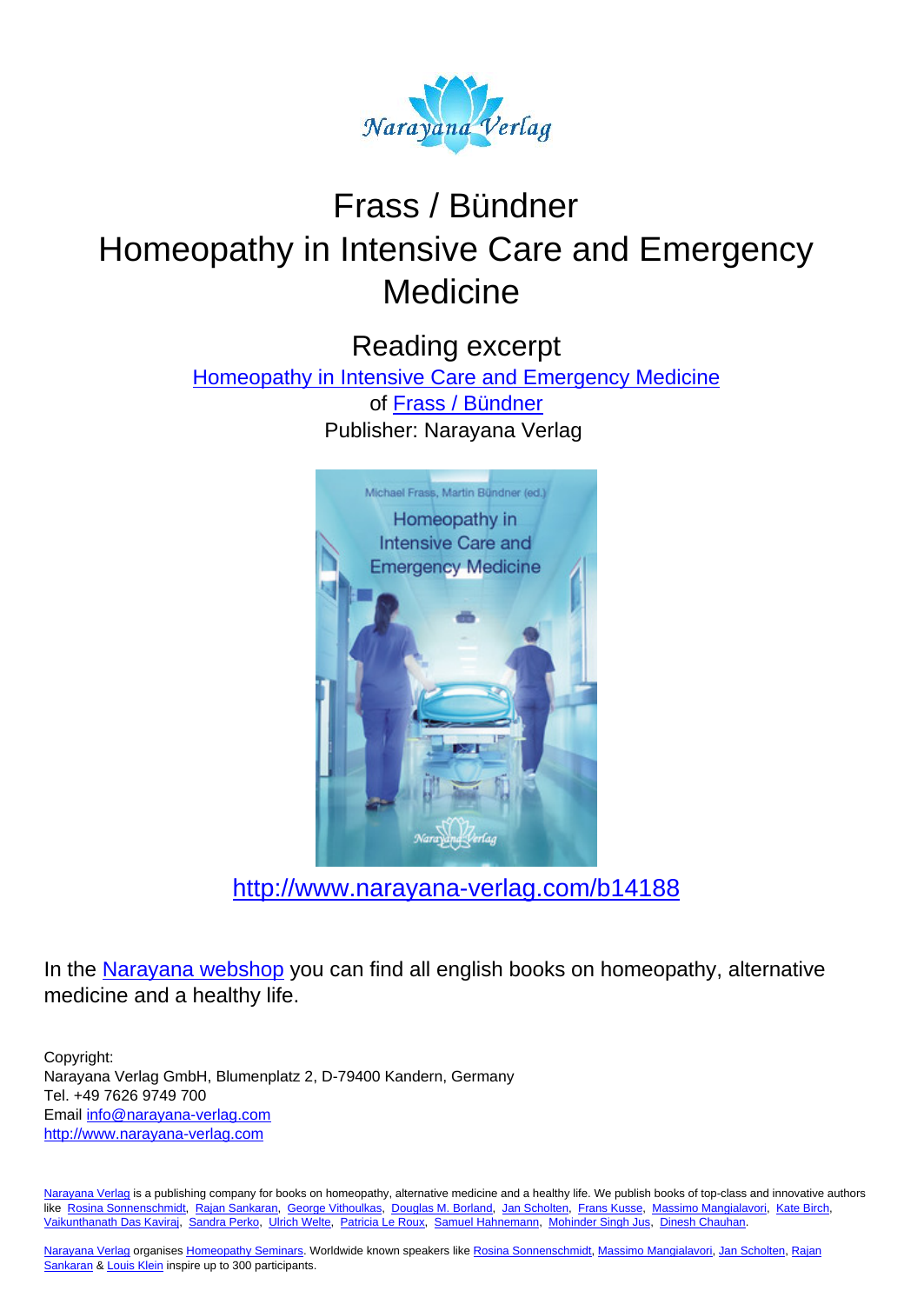## **Table of contents**

| I    | Introduction                                                                   | 1  |
|------|--------------------------------------------------------------------------------|----|
| 1    | Homeopathy in intensive care<br>and emergency medicine                         | 3  |
| 1.1  | Using homeopathy in a clinical<br>setting $\ldots \ldots \ldots \ldots \ldots$ | 3  |
| 1.2  | Principles of classical<br>homeopathy.                                         | 5  |
| 2    | <b>Intensive medicine:</b><br>development and current                          | 17 |
| 3    | <b>Aspects of adjuvant</b><br>homeopathic treatment<br>in intensive medicine   | 27 |
| 3.1  | General                                                                        | 27 |
| 3.2  | Anamnesis.                                                                     | 28 |
| 3.3  | Information                                                                    | 28 |
| 3.4  | Administering remedies/choice of<br>potency/repeat administration              | 28 |
| 3.5  | Assessment/changing remedies/<br>follow-up.                                    | 29 |
| 3.6  | Indications/contraindications                                                  | 29 |
| 3.7  | Combining conventional and<br>homeopathic medications and<br>viewpoints.       | 30 |
| 3.8  | Continuing homeopathic treatment                                               |    |
|      | after periods in ICU.                                                          | 31 |
| 3.9  | End-of-life care                                                               | 31 |
| 3.10 | Effects on the climate in ICU                                                  |    |
|      |                                                                                | 32 |
| 3.11 | Suggestion and placebo effects                                                 | 32 |
| 3.12 | Summary and studies.                                                           | 32 |
| 4    | <b>Remedy production and</b><br>quality<br>$\ldots$                            | 37 |
| 4.1  | Pharmaceutical aspects of<br>homeopathy in intensive care<br>medicine          | 37 |
| 4.2  | Source materials used in potentised<br>homeopathic remedies.                   | 38 |

| 4.2.1          | Plants.                                          | 39  |
|----------------|--------------------------------------------------|-----|
| 4.2.2          | Fungi and lichens                                | 39  |
| 4.2.3          | Minerals and metals                              | 39  |
| 4.2.4          | Animal kingdom                                   | 39  |
| 4.2.5          | Products of disease, nosodes                     | 41  |
| 4.3            | Quality criteria                                 | 42  |
| 4.4            | Potentisation                                    | 43  |
| 4.4.1          | Source materials.                                | 43  |
| 4.4.2          | Potentisation: dilution and                      |     |
|                | succussion                                       | 43  |
| 4.4.3          | Types of potency                                 | 45  |
| 4.4.4          | Triturations                                     | 48  |
| 4.4.5          | Labelling                                        | 49  |
| 4.4.6          | Prescription                                     | 50  |
| 4.4.7          | Shelf-life of homeopathic                        |     |
|                | remedies                                         | 51  |
| 4.4.8          | Drug legislation                                 | 51  |
| 4.4.9          | Taking potentised remedies                       | 53  |
| 4.4.10         | Methods of administration                        | 53  |
| 4.5            | Homeopathic Pharmacopoeia                        | 53  |
| 4.6            | ICU remedy kit                                   | 55  |
|                |                                                  |     |
|                |                                                  |     |
| п              | Intensive care medicine                          | 85  |
| 1              | Infectious diseases                              | 87  |
| 1.1            |                                                  | 87  |
|                |                                                  |     |
| 1.2            | Serious local infections                         | 111 |
| 1.2.1          | Ludwig's angina $(Quinsy) \ldots \ldots$         | 112 |
| 1.2.2          | Hip joint abscess                                | 116 |
| 1.2.3          | Cricoid perichondritis                           | 118 |
| $\overline{2}$ | Disorders of Haemostasis                         | 121 |
| 2.1            | Thrombotic thrombocytopenic                      |     |
|                | purpura $(TTP)$                                  | 122 |
| 2.2            |                                                  |     |
|                | Bleeding after therapeutic                       |     |
|                | puncture wound $\ldots \ldots \ldots \ldots$ 126 |     |
| 2.3            | Pulmonary embolism                               | 128 |
| 3              | Heart, circulation and blood                     |     |
|                | vessels                                          | 133 |
| 3.1            | Angina pectoris                                  | 134 |
| 3.2            | Myocardial infarction.                           | 138 |
| 3.3            | Aortic dissection                                | 142 |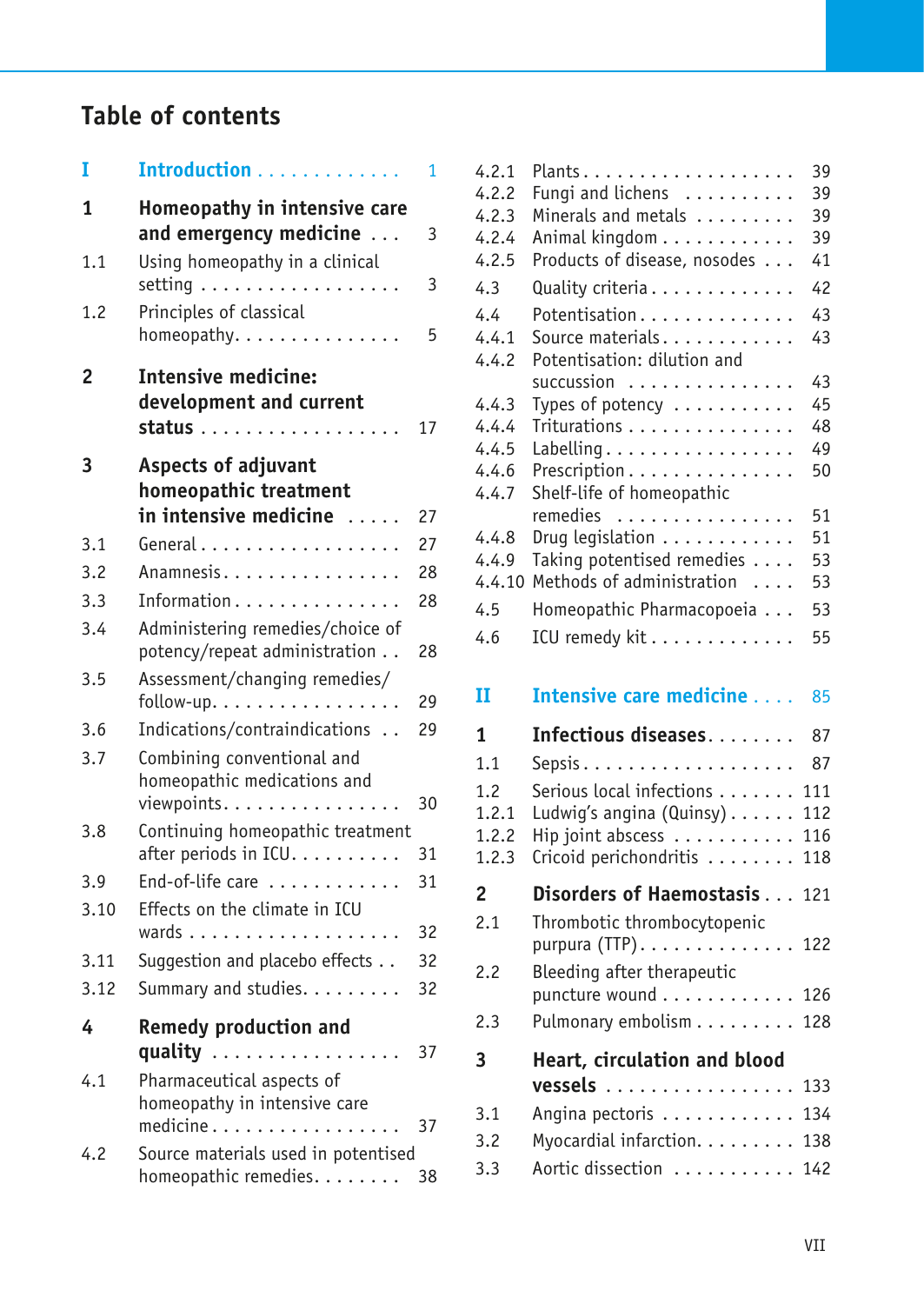## **Table of contents**

| 3.4            | Cardiomyopathy, heart                                |
|----------------|------------------------------------------------------|
|                | transplant<br>146                                    |
| 3.4.1<br>3.4.2 | Cardiomyopathy<br>146<br>Heart transplant<br>152     |
| 3.5            | Pulmonary oedema<br>154                              |
| 4              | 167                                                  |
| 4.1            | Lung diseases<br>167                                 |
| 4.1.1          | <b>Acute Respiratory Distress</b>                    |
|                | Syndrome (ARDS)<br>168                               |
| 4.1.2          | Pneumonia<br>175                                     |
| 4.2            | Withdrawal from respirator and<br>extubation.<br>179 |
| 4.2.1          | Withdrawal from respiration                          |
|                | 179<br>devices (weaning)                             |
| 4.2.2          | Extubation<br>185                                    |
| 5              | Kidneys<br>189                                       |
| 5.1            | Homeopathy in cases of kidney                        |
|                | 189                                                  |
| 5.2            | Acute renal failure (ARF)<br>190                     |
| 6              | Gastrointestinal tract<br>195                        |
| 6.1            | Homeopathy for diseases of the                       |
|                | gastrointestinal tract<br>195                        |
| 6.2            | Acute abdomen<br>196                                 |
| 7              | Perioperative care<br>199                            |
| 7.1            | Intraoperative blood loss<br>200                     |
| 7.2            | Postoperative transitory                             |
|                |                                                      |
|                | psychotic syndrome. 204                              |
| 8              | Toxicology  213                                      |
| 8.1            | Homeopathy in case of                                |
|                | poisoning 213                                        |
| 8.2            | Death cap mushroom                                   |
|                | poisoning $\ldots \ldots \ldots \ldots$ 214          |
| ш              | <b>Emergency medicine 219</b>                        |
| 9              | Traumatology<br>.221                                 |
| 9.1            | Trauma to the extremities 229                        |
| 9.2            | Spinal trauma. 237                                   |
| 9.3            | Thoracic trauma<br>242                               |
| 9.4            | Craniocerebral trauma (CCT) 244                      |
| 9.5            | Abdominal trauma 249                                 |

| 10   | Cardiovascular                                            | 253 |
|------|-----------------------------------------------------------|-----|
|      | emergencies                                               |     |
| 10.1 | Cardiac arrhythmias.                                      | 253 |
| 10.2 | Hypertensive crisis                                       | 259 |
| 10.3 | Pulmonary embolism                                        | 264 |
| 10.4 | Acute venous occlusion                                    | 271 |
| 10.5 | Angina pectoris and myocardial<br>infarction              | 276 |
| 10.6 | Cardiac arrest (resuscitation)                            | 285 |
| 11   | Lungs                                                     | 293 |
| 11.1 | Asthma bronchiale                                         | 293 |
| 11.2 | Pulmonary oedema                                          | 304 |
| 11.3 | Hyperventilation syndrome<br>$(tetany)$ 309               |     |
| 12   | Gastroenterological                                       |     |
|      | emergencies                                               | 315 |
| 12.1 | Acute abdomen                                             | 315 |
| 12.2 | Homeopathic treatment.                                    | 318 |
| 13   | Intoxication                                              | 347 |
| 13.1 |                                                           | 347 |
| 13.2 | Intoxication from medication                              | 352 |
| 13.3 | Poisoning with industrial and<br>household substances 361 |     |
| 14   | Neurological emergencies. 381                             |     |
| 14.1 | Apoplexy and intracranial                                 |     |
|      | bleeding $\dots\dots\dots\dots\dots\dots$                 | 381 |
| 14.2 | Epilepsy                                                  | 401 |
| 14.3 | Meningitis and encephalitis                               | 408 |
| 14.4 | Disc prolapse 413                                         |     |
| 15   | Psychiatric emergencies  417                              |     |
| 15.1 | Delirium                                                  | 418 |
| 15.2 | Agitation 420                                             |     |
| 15.3 | Acute psychosis 424                                       |     |
| 16   | <b>Gynaecology and</b><br>obstetrics<br>. 431             |     |
| 16.1 | Genital bleeding outside                                  |     |
|      | $pregnancy \ldots \ldots \ldots \ldots \ldots 431$        |     |
| 16.2 | Emergencies during pregnancy 436                          |     |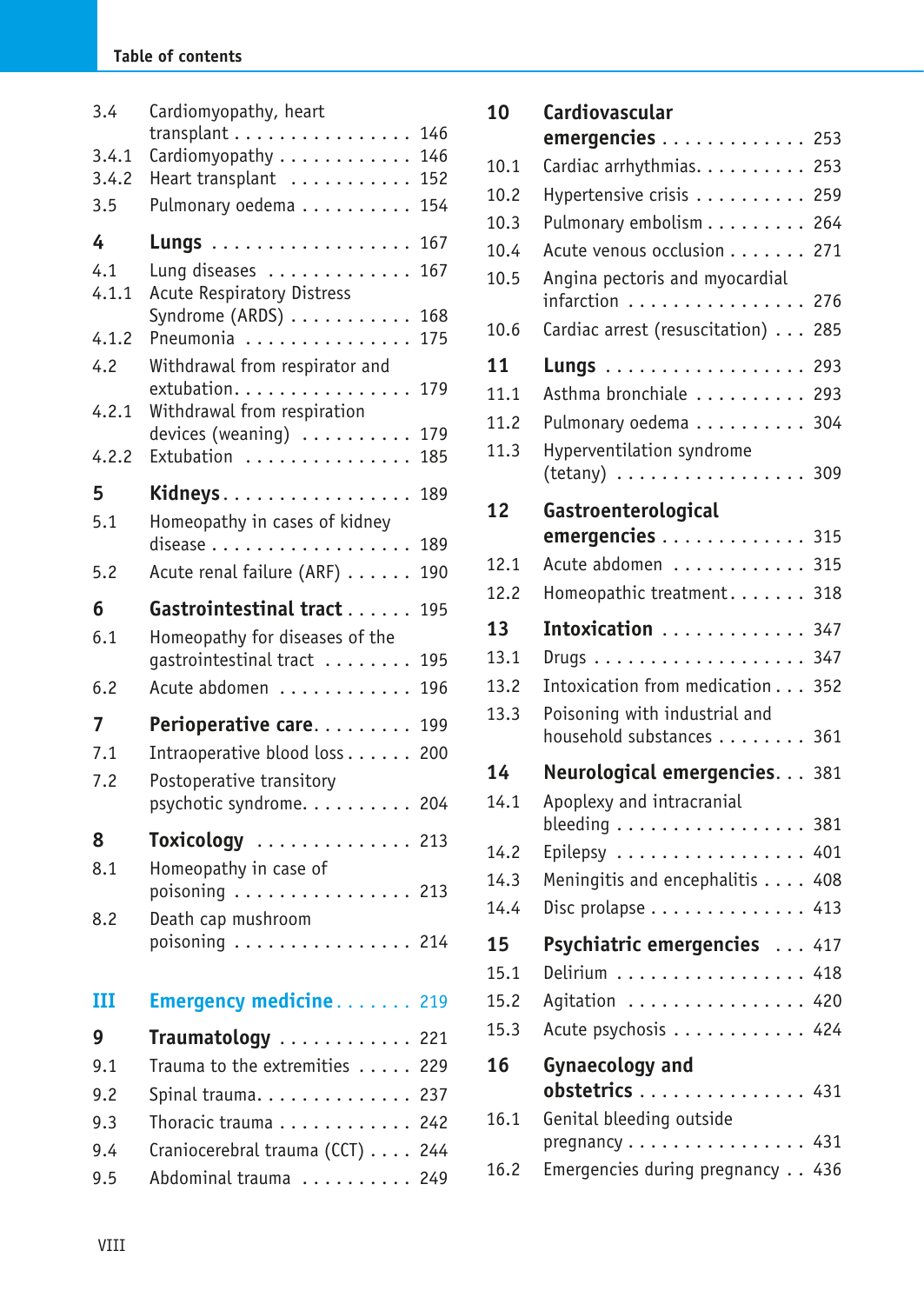|           | Index of remedies 525                             |
|-----------|---------------------------------------------------|
| 19.2      | Materia medica 500                                |
| 19.1      | Introduction  499                                 |
| 19        | Materia medica 499                                |
| <b>IV</b> | Materia medica 497                                |
| 18.3      | Heat damage 490                                   |
| 18.2      | Burns and scalds. 484                             |
| 18.1      | Hypothermia and frostbite 477                     |
| 18        | Thermal emergencies 477                           |
| 17.4      | Injuries to the urogenital tract 471              |
| 17.3      | Urosepsis (UTI) $\ldots \ldots \ldots \ldots$ 465 |
| 17.2      | Renal and ureteral colic  461                     |
| 17.1      | Acute urinary retention 457                       |
| 17        | Urological emergencies. 457                       |
|           | 16.3.2 Birth complications. 445                   |
| 16.3.1    | Normal birth 445                                  |
| 16.3      | Birth and birth complications 445                 |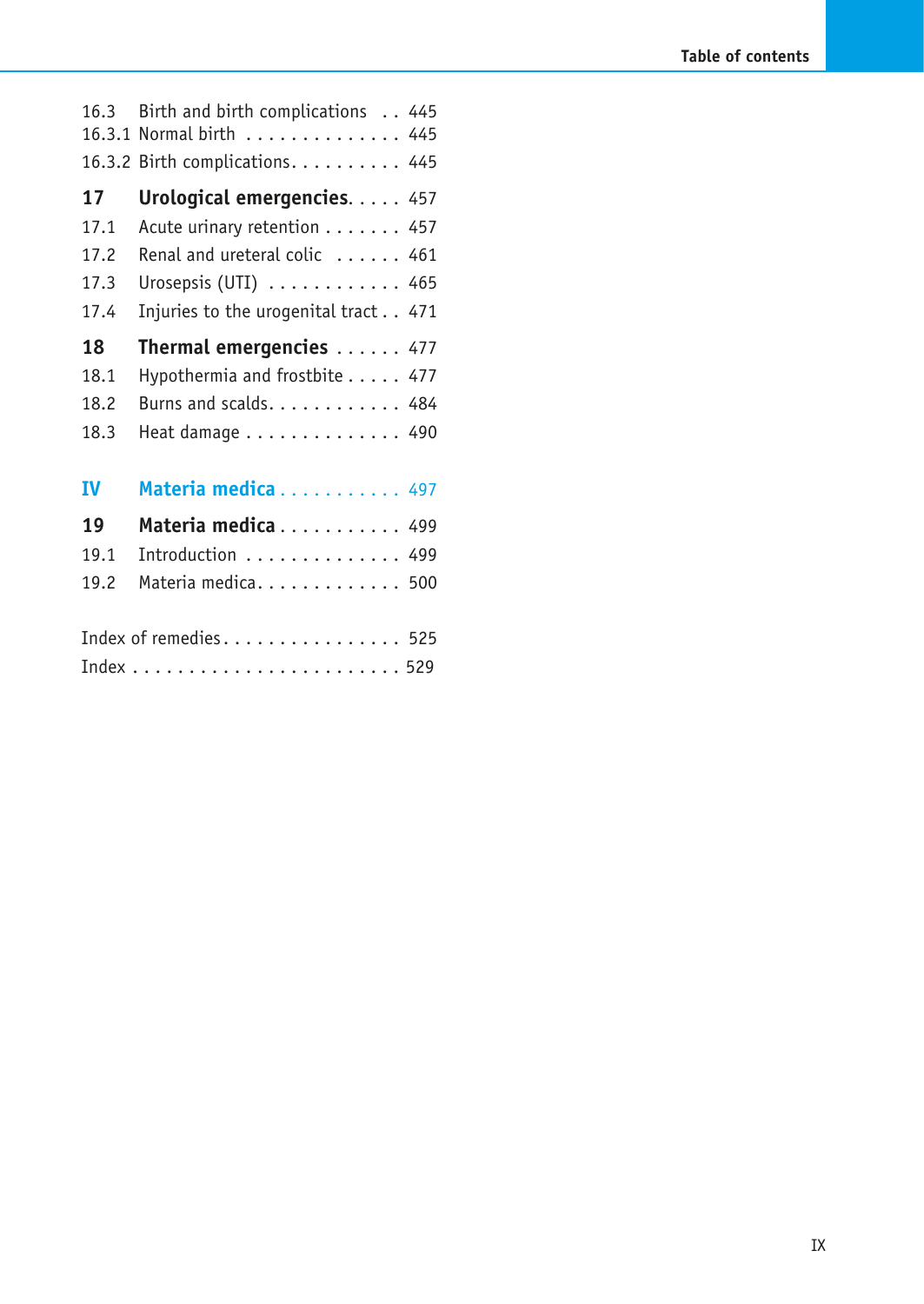#### **Case 5.2-1: Acute kidney failure**

*Michael Frass*

## **Anamnesis**

A 68-year-old male patient develops acute kidney failure after suffering severe respiratory insufficiency. The patient's case history includes a tonsillectomy in his childhood and a cholecystectomy performed at the age of 42 due to cholecystolithiasis. The patient also has recurring bouts of Crohn's disease, which first manifested at the age of 47. The patient was operated on for fistulae and underwent several partial resections. However, at the time of the acute event he had no symptoms and was not taking any medication. The patient was diagnosed with diabetes mellitus type II three years previously. This is being treated with metformin (e.g. Glucophage®).

## **Acute event**

The patient was admitted to hospital with pneumonia. In the general chest x-ray, a shadow was observed at the apex of the right lung. On the general ward, the patient suddenly developed dyspnoea and was transferred to ICU with acute respiratory failure (day 0). An endotracheal tube was inserted, he was sedated and controlled artificial respiration was given (BIPAP, FiO2 of 75%, pressures: 30 and 10 cmH2O). He also showed signs of sepsis with a focus suspected in the lung. His temperature was 39.2°C, he had tachycardia (heart rate 95/min.), his leucocyte count was 15.6 g/l. One striking symptom was profuse sweating of the head at night.

## **Diagnoses**

Acute kidney failure, Crohn's disease, pneumonia.

## **Conventional treatment**

It was found that the patient had anaemia, elevated beta 2 microglobulin and elevated C-reactive protein (CRP); a computed tomography of the abdomen was consequently performed, raising the suspicion that he had an abdominal tumour. Histological examination of the biopsy revealed that he had abdominal non-Hodgkin lymphoma (NHL).

## **Homeopathic treatment** Repertorisation I

|                                              | <b>COMPLETE REPERTORY</b> |
|----------------------------------------------|---------------------------|
| Chest – inflammation – lungs – right – upper |                           |
| Generalities - fistulas                      |                           |
| Rectum - fistulas                            |                           |
| Head $-$ sweating $-$ night                  |                           |
| Generalities - carcinoma                     |                           |

## Differentiation between remedies

*Silicea* could be considered in terms of differential diagnosis; however, the location of the shadow does not indicate this remedy. *Calcarea carbonica* is the main remedy indicated on repertorisation; this also includes nocturnal sweating of the head as a symptom.

#### Prescription

On day 3, the patient is given 1 dose of 5 globules *Calcarea carbonica* 200C.

#### Progress

The shadow in the upper lobe of the right lung subsides rapidly over the next four days; the sedatives are stopped. On day 5, the respiratory pressure is adjusted to pressure support with a  $FiO<sub>2</sub>$ of 40%. The signs of sepsis subside at the same time. Surprisingly, acute renal failure (ARF) sets in on day 6. The plasma concentration of creatinine and BUN increase dramatically over the next few days. A cloudy sediment is observed in the patient's urine. Continuous venovenous haemofiltration seems inevitable in view of his declining kidney function. As the homeopath was temporarily absent, the patient was not able to begin homeopathic treatment until day 16. The patient reported pain in the kidney area radiating into the thighs.

#### Repertorisation II

|                                       | <b>COMPLETE REPERTORY</b> |
|---------------------------------------|---------------------------|
| Kidneys – pain – extending to – thigh |                           |
| Urine $-$ scanty                      |                           |
| Urine $-$ sediment $-$ cloudy         |                           |
|                                       |                           |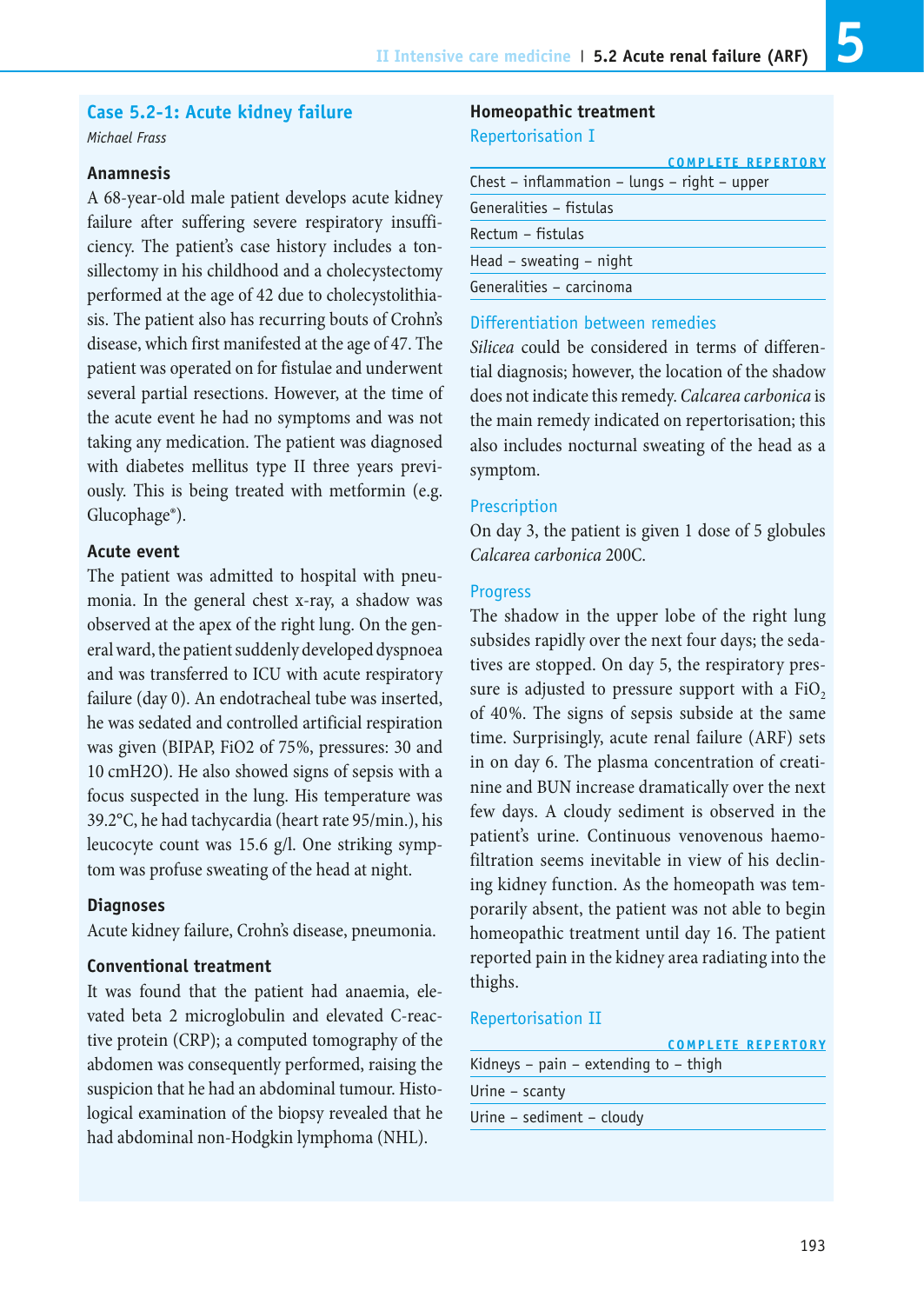## Differentiation between remedies

Drainage remedies such as *Solidago* and *Lespedeza sieboldii* could be considered. However, the radiating pain indicates *Berberis.*

#### Prescription

*Berberis* 12C three times a day on day 16.

#### Progress

On day 17, the patient's plasma creatinine and BUN counts decrease and his urine output increases. He does not require kidney replacement therapy.

On day 25, he is transferred to a general ward. There are no further complications; the patient is discharged for home nursing on day 40.

#### **Bibliography**

Better OS, Stein JH: Early management of shock and prophylaxis of acute renal failure in traumatic rhabdomyolysis. N Engl J Med 1990 (322): 825 – 829.

Braun R, Preuss R: Klinikleitfaden Intensivmedizin [Clinical Guidelines Intensive Medicine]. 5th edition, Urban & Fischer, Munich 2002.

Broaddus VC, Berthiaume Y, Biondj JW et al.: Hemodynamic management of the adult respiratory distress syndrome. J Intensive Care Med 1987 (2): 190 – 213.

Burchardi H, Larsen R, Schuster HP, Suter PM: Die Intensivmedizin [Intensive Medicine]. 9th edition, Springer, Berlin/Heidelberg 2004. Chertow GM, Levy EM, Hammermeister KE, Grover F, Daley J: Independent association between acute renal failure and mortality following cardiac surgery. Am J Med 1998(104): 343 – 348.

Cockroft DW, Gault MH: Prediction of creatinine clearance from serum creatinine. Nephron 1976 (16): 13.

Denton MD, Chertow GM, Brady HR: "Renal dose" dopamine for the treatment of acute renal failure: scientific rationale, experimental studies and clinical trials. Kidney Int 1996 (49): 4 – 14.

Eckardt KU: Renal failure in liver disease. Int Care Med 1999 (25):  $5 - 14$ 

Frass M, Popovic R, Hartter E, Auinger C, Woloszczuk W, Leithner C: Atrial natriuretic peptide decrease during spontaneous breathing with continuous positive airway pressure in volume-expanded healthy volunteers. Crit Care Med 1988 (16): 831 – 835.

Friedrich JO, Adhikari N, Herridge MS, Beyene J: Meta-analysis: lowdose dopamine increases urine output but does not prevent renal dysfunction or death. Ann Intern Med 2005 (142): 510 – 524.

Holmes RP, Ambrosius WT, Assimos DG: Dietary oxalate loads and renal oxalate handling. J Urol 2005 (174) 943 – 947.

Latasch L, Knipfer E (ed.): Anästhesie Intensivmedizin Intensivpflege [Anaesthesia Intensive Medicine Intensive Care]. 2nd edition, Elsevier/Urban & Fischer, Munich 2004.

Leithner C, Frass M, Pacher R, Hartter E, Pesl H, Woloszczuk W: Mechanical ventilation with positive end-expiratory pressure (PEEP)

## **Evaluation**

This cases shows how homeopathy can be used to treat organ failure, firstly of the lungs and secondly of the kidneys. Fortunately, the patient had one important symptom, i.e. the pain radiating into the upper thighs. This case clearly shows the importance of taking a thorough case history for choosing the correct remedy.

#### **Critical commentary**

It must be observed that the patient's recovery may also have taken the same course if left to nature. Once the creatinine plateau had been reached, the kidney failure may have resolved spontaneously, meaning that the influence of the homeopathic treatment must be called into question.

decreases release of alpha-atrial natriuretic peptide. Crit Care Med 1987 (15): 484 – 488.

Lieberthal W: Biology of acute renal failure: Therapeutic implications. Kidney Int 1997 (52): 1102 – 1115.

Marino PL, Taeger K: Das ICU-Buch. Praktische Intensivmedizin [The ICU book. Practical intensive medicine]. 3rd edition, Urban & Fischer, Munich 2002.

Mezger J: Gesichtete Homöopathische Arzneimittellehre [Proven homeopathic materia medica]. Haug, Heidelberg 1997

Pacher R, Frass M, Hartter E, Woloszczuk W, Leithner C: Continuous pump-driven hemofiltration associated with a decline in alphanatriuretic peptide. Crit Care Med 1986 (14): 1010 – 1014.

Ronco C: Extracorporeal therapies in acute rhabdomyolysis and myoglobin clearance. Crit Care 2005 (2): 141 – 142.

Scolari F, Bracchi M, Valzori B, Movilli E et al.: Cholesterol atheromatous embolism: An increasingly recognized cause of acute renal failure. Nephrol Dial Transpl 1996 (11): 1607 – 1612.

Shilliday I, Quinn KJ, Allison MEM: Diuretics in acute renal failure. Renal Failure 1994 (16): 3 – 17.

Swartz RD, Bustami RT, Daley JM, Gillespie BW, Port FK: Estimating the impact of renal replacement therapy choice on outcome in severe acute renal failure. Clin Nephrol 2005 (63): 335 – 345.

Thadhani R, Pascual M, Bonventre JV: Acute renal failure. N Engl J Med 1996 (334): 1448 – 1460.

Tucci M, Calvani N, Richards HB, Quatraro C, Silvestris F: The interplay of chemokines and dendritic cells in the pathogenesis of lupus nephritis. Ann NY Acad Sci 2005 (1051): 421 – 432.

Uchino S, Kellum JA, Bellomo R, Doig GS et al.: Beginning and Ending Supportive Therapy for the Kidney (BEST Kidney) Investigators. Acute renal failure in critically ill patients: a multinational, multicenter study. JAMA 2005(294): 813 – 818.

Wetmore JB, Hung AM, Lovett DH, Sen S et al.: Interleukin-1 gene cluster polymorphisms predict risk of ESRD. Kidney Int 2005 (681): 278 – 284.

Zandvoort R v (ed.): Complete Repertory. Kent Homeopathic Associates Inc., San Rafael 2000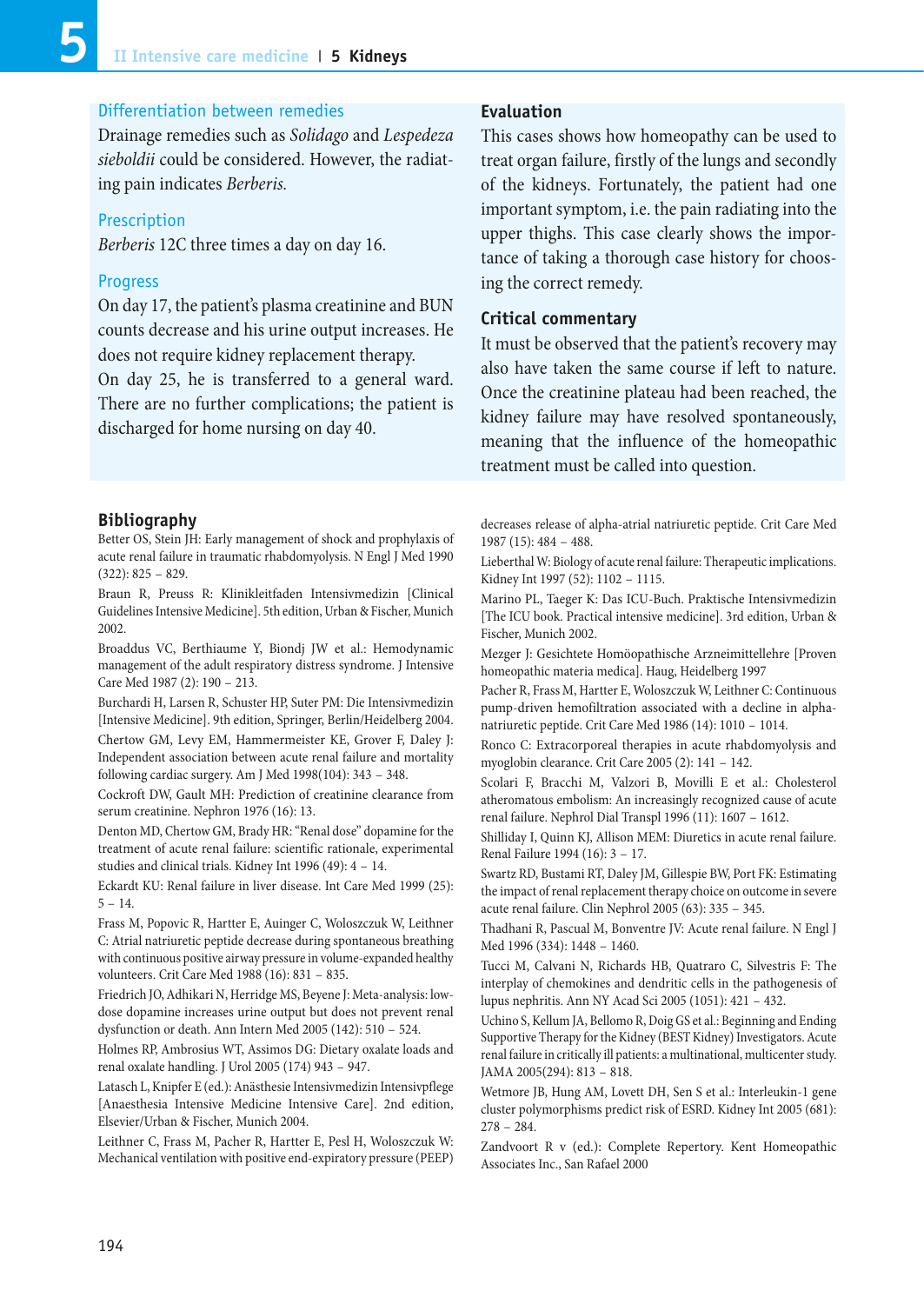## **Progress**

All symptoms begin to improve, slowly at first then more rapidly towards evening. On day 4, the patient's condition is continuing to improve but she notices a kind of fog in front of the eye, as if she were looking through a veil. Initially, no further action is taken and further developments awaited. On day 5, the symptoms have again worsened to some degree; the patient is then given *Pulsatilla* 200C. Afterwards, the symptoms subside markedly within about two hours and a whitish mass is discharged from the eye; in retrospect, this is likely to have been the remains of the dye. After this mass is secreted, all the symptoms described, which had persisted up to that point, disappear within another two hours.

## **Evaluation**

Homeopathic remedies are also effective in treating external causes, e.g. when the organism is retaining

## **Case 13.3-3: Anaphylactic shock**

*Martin Bündner*

## **Anamnesis**

The eight-month-old girl suffers from a milk allergy and severe neurodermatitis. The milk allergy manifests as massive vomiting after she eats a little milk pudding. Subsequently, hives form on her face and on the areas which came into contact with the vomit; the child scratches herself in these places. After licking an ice cream, her right eyelid swells and hives form around her mouth and on her cheeks. After eating milk chocolate, hives form on the areas of skin which were smeared with chocolate. They also form on the skin under the chocolate stains on her T-shirt. The parents avoid giving her foods which contain milk. As yet, it is unknown whether she is allergic to egg white, but the parents are currently trying to avoid foods containing egg white equally strictly for fear of another allergy.

One evening, the baby is given a small piece of pasta with home-produced fresh egg. After the meal, the girl suddenly begins to scream uninterruptedly at quite a low pitch, which is completely untypical.

foreign bodies; in such cases, they may eliminate them from the body, for example via a purulent discharge.

## **Critical commentary**

It should naturally be considered whether the patient should have been sent to an eye specialist. An opththalmological consultation would by all means have been advisable, but was rejected by the patient as the symptoms began to improve with homeopathic treatment after the first dose of *Pulsatilla* was given.

Only considering the current and most recently occurring symptoms and overlooking the past ones might perhaps also lead to a successful choice of remedy, but is unnecessarily hazardous and does not do justice to the case.

Her cheeks seem to be itching, as she keeps scratching them. She then convulsively stretches her whole body backwards. After a few minutes, she relaxes and appears to return to normal. Half an hour later, she falls asleep at a time which is unusual for her, and wakes up half an hour later. She now appears to be back to her old self. The evening proceeds absolutely normally; she seems to have come through it safely. The homeopathic doctor treating her advises the mother just to breastfeed her for the time being without giving any additional food. At the mother's wish, the child remains at home and is not taken to a clinic for monitoring, contrary to the doctor's advice. The parents are then told to contact the doctor immediately if the slightest sign of another reaction appears.

There are no unusual occurrences in the night. However, next morning, the girl is found to be sweating profusely on her back and the back of her head, although she is no more warmly dressed than on the previous nights and there has been no change in room temperature. Her nappy is found to contain greenish-brown stool, which smells fermented and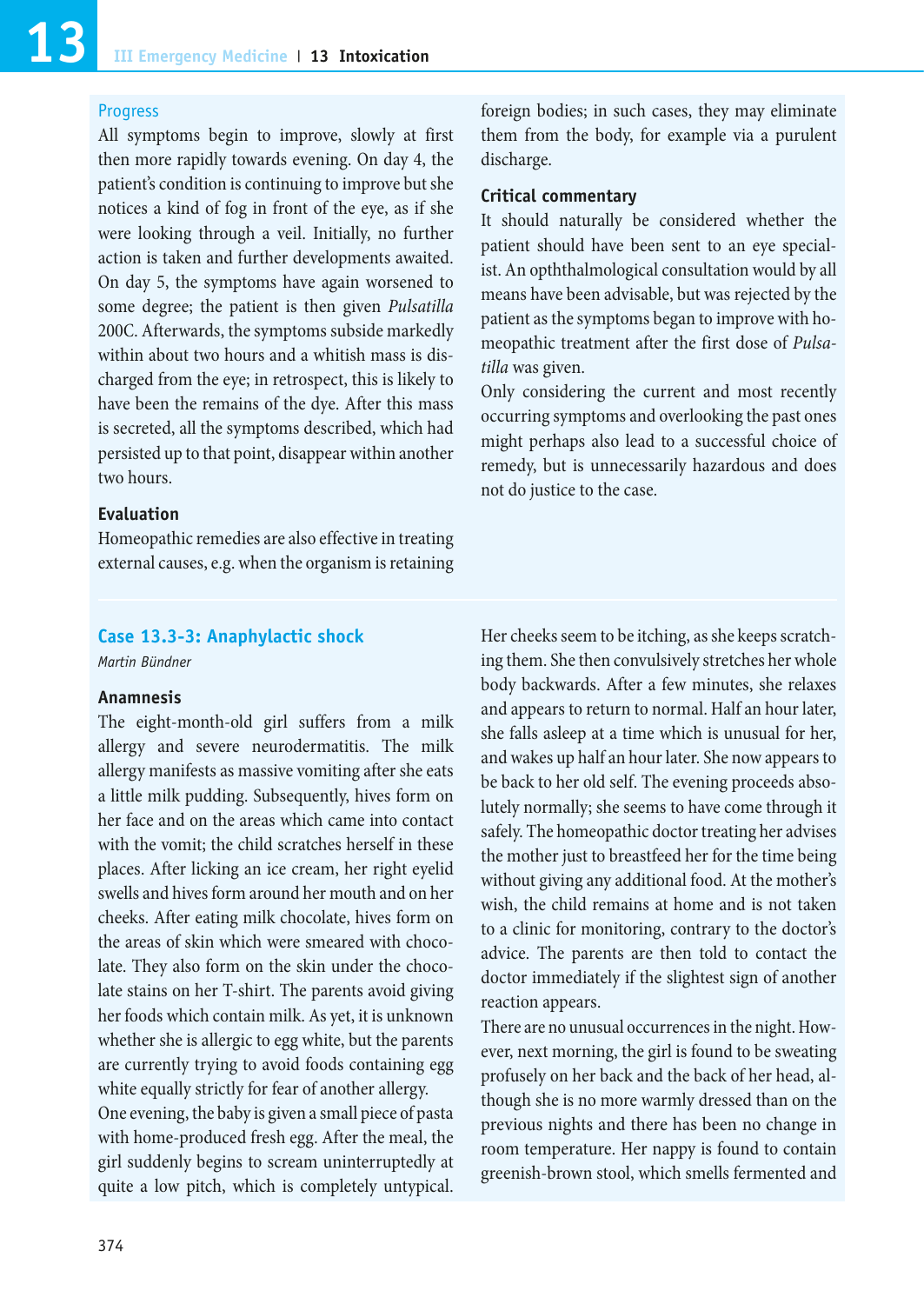extremely sour. The consistency is soft and it contains food remnants, presumably from the pudding. Suddenly, the mother sees large, red, hot hives appear at the lower edge of the nappy; the skin is raised. She is using the same brand of nappy as usual. The homeopathic doctor is notified immediately and he sets off right away to make a house call. Before he arrives, the situation worsens dramatically within a few minutes: the hives spread rapidly upwards over the abdomen, armpits, throat, neck and face. The baby cries shrilly and scratches herself all over, causing the hives to increase in size. Suddenly her face turns ashen, then as white as chalk; even her lips are affected. The girl's eyes roll inwards and she loses consciousness. She collapses, stops crying, no longer responds when spoken to. She appears lifeless; only her shallow breathing shows that she is still alive. The mother panics and is about to call emergency services when the homeopathic doctor arrives. As the baby is still alive, the situation is evaluated quickly. It would take more than ten minutes for emergency services to arrive. However, with these clear symptoms, a homeopathic remedy is quickly found. The emergency services are not ideally equipped to deal with this special case of anaphylactic shock in a baby; transport to the nearest clinic would take about half an hour even if special rights were utilised. There are no corticoids or adrenaline available, as a result of which the doctor decides to administer emergency homeopathic treatment taking all circumstances into consideration.

## **Diagnosis**

Anaphylactic shock. Neurological symptoms. Neurodermatitis. Multiple allergies. Atopic diathesis.

## **Homeopathic treatment**

This case is characterised by the following symptoms: the general symptoms are the comatose sleep, the sudden manifestation (which can be repertorised in parallel using the pain rubric), the specific location of the unusual sweating, the hives moving upwards and the opisthotonos of the previous evening, which is part of the symptom complex and must therefore be incorporated into the

case. The skin manifestation is characterised more specifically by the heat over the rash.

The rolled-in eyes are merely an unusual local symptom. However, this cerebral involvement is unusual for an allergic reaction and therefore very important for finding the right remedy, which is why this symptom along with the opisthotonos and the comatose sleep is given precedence over the other general symptoms during the repertorisation process.

## Repertorisation

| <b>KENT'S REPERTORY</b>                    |  |
|--------------------------------------------|--|
| Perspiration - single parts - lain on      |  |
| Back - opisthotonos                        |  |
| Sleep – comatose                           |  |
| $Eve - turned - inwards$                   |  |
| Generalities $-$ pain $-$ appears suddenly |  |
| Skin - eruption - urticaria                |  |
| Skin - heat - without fever                |  |

## Differentiation between remedies

*Belladonna* is the only remedy listed in all these rubrics, where it is invariably weighted doubly or triply. The only exception is the heat rubric, in which except for two doubly weighted remedies, the remaining 24 remedies (including *Belladonna*) are weighted singly. *Aconitum* and *Pulsatilla* might also be possible.

However, *Aconitum* does not have the typical rash and *Pulsatilla* is not a perfect match because it does not cover the neurological symptoms sufficiently. The upward movement of the symptoms is typical of *Belladonna*. This is not mentioned in the repertory but can be found in the materia medica, possibly in connection with another symptom, when working up the case.

## Prescription

2 doses of 1 drop *Belladonna* Q6.

## Progress

Just a few seconds after administering *Belladonna*, some signs of life reappear; the eyes are no longer rolled inwards but have returned to normal. This good sign is hopeful and reassuring, and is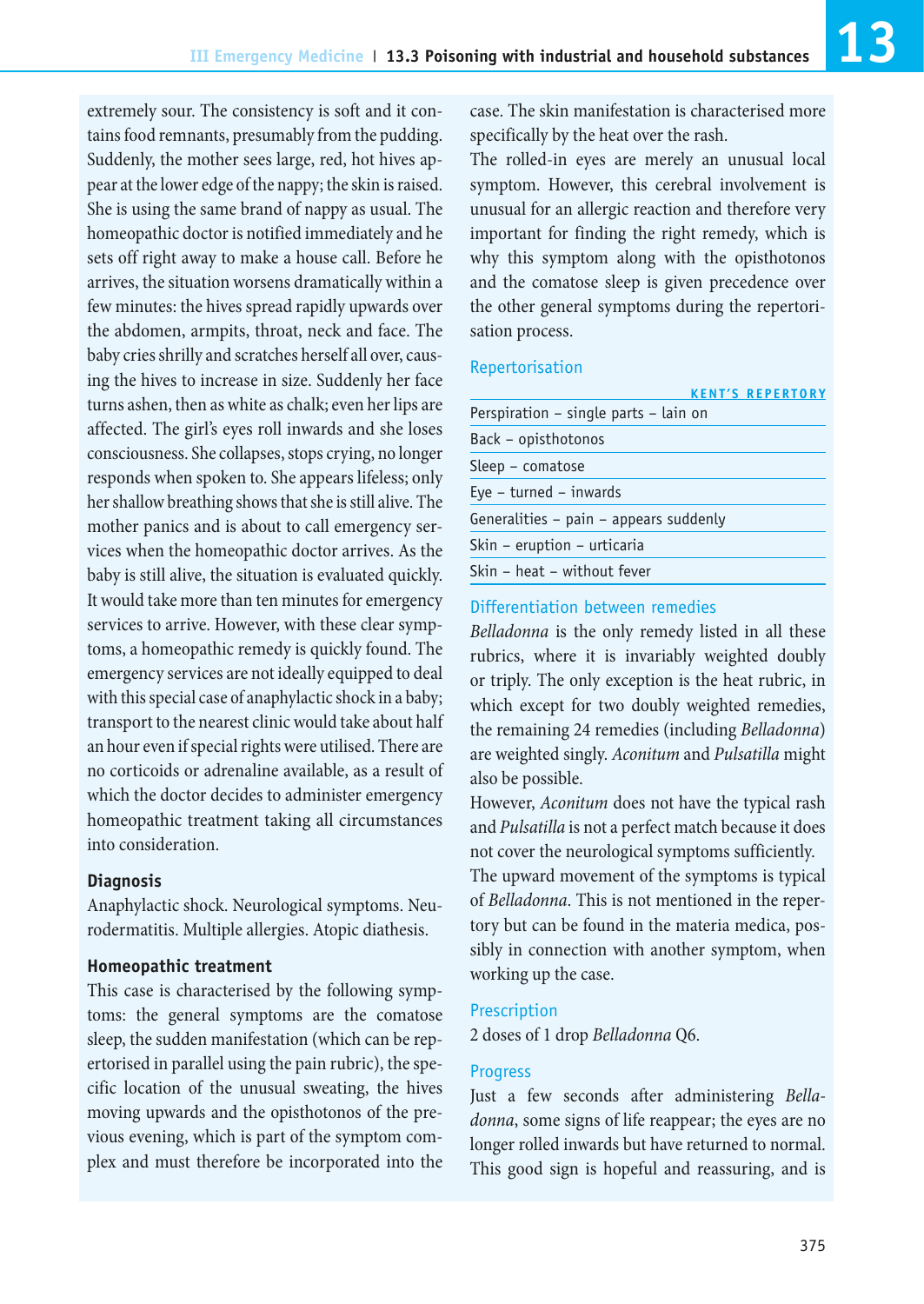confirmed by the baby's further progress. The *Belladonna* Q6 is shaken and she is given another drop. Within another 20 to 30 minutes, the rash progressively subsides from top to bottom in accordance with Hering's Law and the girl's reactions return to normal. The last hives disappear during the day. No more doses are given on this day, as the remedy is taking effect slowly but surely and should not be disrupted by another dose. Afterwards, the girl is given long-term treatment with *Belladonna* (1 drop *Belladonna* Q6 daily after shaking the bottle), which continues to have a positive effect.

## **Evaluation**

The child would presumably have died if an attempt had been made to initiate conventional treatment, as the time available was so short.

## **Critical commentary**

In this extremely dangerous situation, in which there is hardly any time for the customary careful selection of the homeopathic remedy, the repertorisation process must begin with an elimination rubric which should be not too big, nor so small that critical remedies may be omitted.

The materia medica comparison (Hahnemann 1830) performed later confirms the outstanding similarity of the remedy to this case, which ultimately facilitated successful treatment:

*Belladonna*: "*Belladonna*, in the small dose just described, is, if the case is homeopathically adapted, capable of curing the most acute diseases (in which

it acts with a rapidity proportionate to the nature of the disorder) […]. Paleness of face […]. Sudden paleness of face for a considerable time […]. Great dullness of head and sight, […] with very small, unequal, dark red spots, especially on the forehead, swollen face […]. Red swollen face […]. Red swollen face with staring eyes […]. Swollen face […]. The eyes […] roll about in the head […]. The eyeballs rove about in a circle spasmodically […]. The eyes are distorted […]. Spasms of the eyes […]. The eyes are distorted, with redness and swelling of the face […]. Curdled […] stool […]. Motions of a very sour smell […]. Green stools […]. The pain mounts gradually from the ankles to the hips […]. Head and trunk drawn quite back to the left side, so that he could not walk […]. Soporose state […]. Very deep slumber […]. Deep sleep […]. Very deep sopor, with […] pale cold face, cold hands and hard, small, rapid pulse […]. Heat of the whole body, with violet redness of all the skin […]. Redness of the whole body […]. The whole body is swollen, burning hot, and red […]. Redness and swelling of the affected part […]. Chest and abdomen are covered with small, red, somewhat elevated, painless spots, that sometimes disappear and reappear, with general redness of the skin […]. Blood-red spots all over the body, especially on the face, neck, and chest […]. Night sweat […]. Night sweat during sleep […]. Sweat, that rose from the feet up into the face […].

## **Case 13.3-4: Food poisoning**

*Martin Bündner*

## **Anamnesis**

The 46-year-old patient comes to the clinic in the evening; she is vomiting, has a feeling of pressure on the chest and her general condition is deteriorating rapidly. The symptoms appeared in the morning and have persisted ever since. As the symptoms cannot be clearly identified, she is admitted as an in-patient to rule out a heart condition. She had no thoracic pain at the time of admission; today is the first time she has ever felt the pressure on her chest. The patient requests homeopathic treatment. The history reveals the following symptoms:

- **•** In the morning on the day of admission, she ate a two-day-old lemon which had been cut open and not carefully stored. Afterwards, she became nauseous and her general condition deteriorated significantly
- **•** The nausea is located in the stomach and improves when she drinks
- **•** Eating triggers nausea
- **•** The patient has an appetite but is not hungry